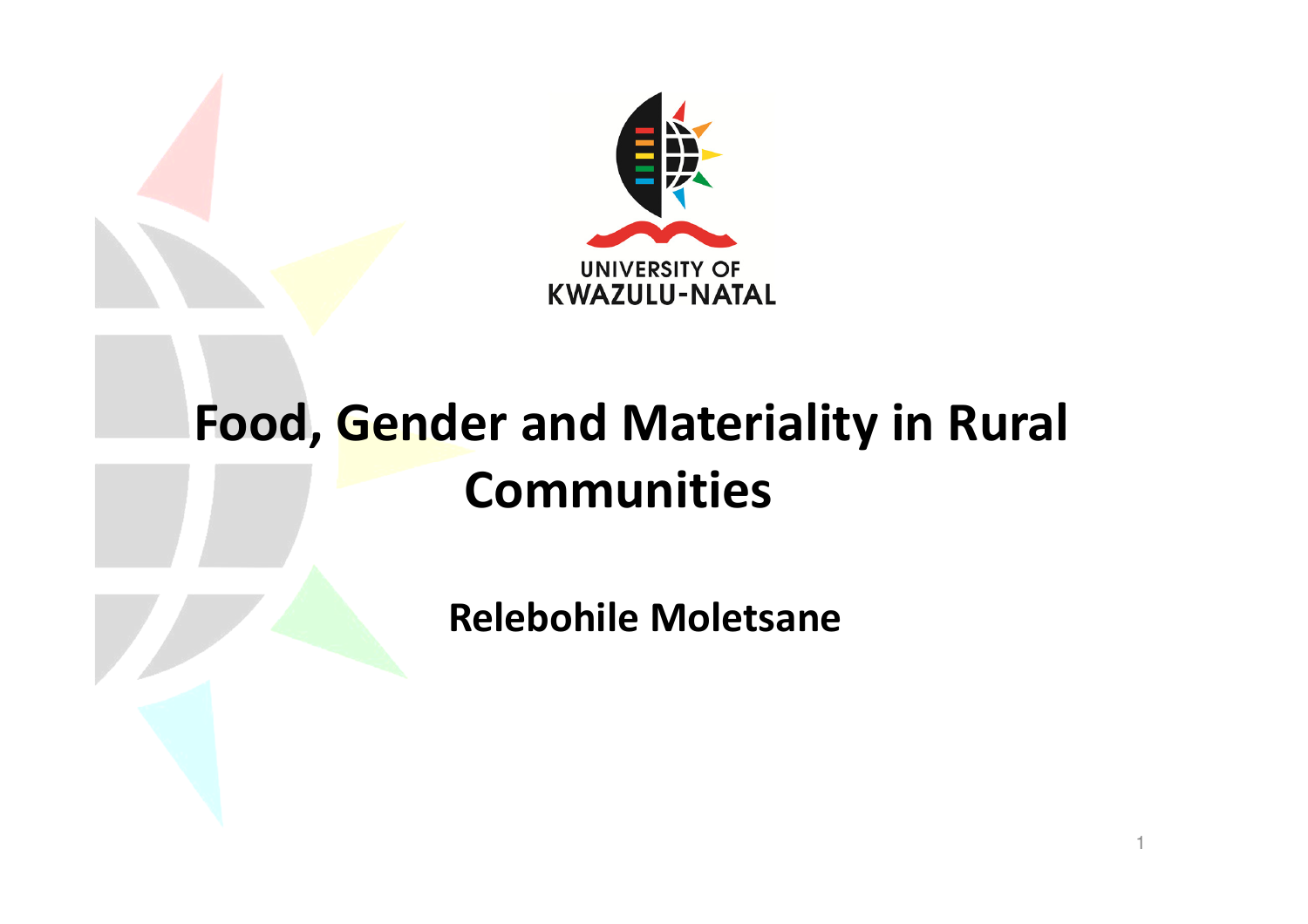# A STORY ABOUT POVERTY

<sup>A</sup> young girl found an egg while playing with her friends. She took the egg home and then went to collect firewood to cook it f<mark>or</mark> the family. When she came back, the egg was gone. The girl was devastated and told her mother about the missing egg. The mother decided to consult <sup>a</sup> Sangoma. The Sangoma called the family together and exposed the father as the one who took the egg. The young girl cried upon hearing that her father had eaten the only egg that was going to be the family meal that day. Before leaving the house, the Sangoma pointed out to the father how his<br>And the control of the state of the late of the late of the late daughter and wife were malnourished, while he looked healthy. The father was ashamed of his actions, but continued his selfish deeds. The continued his selfish deeds.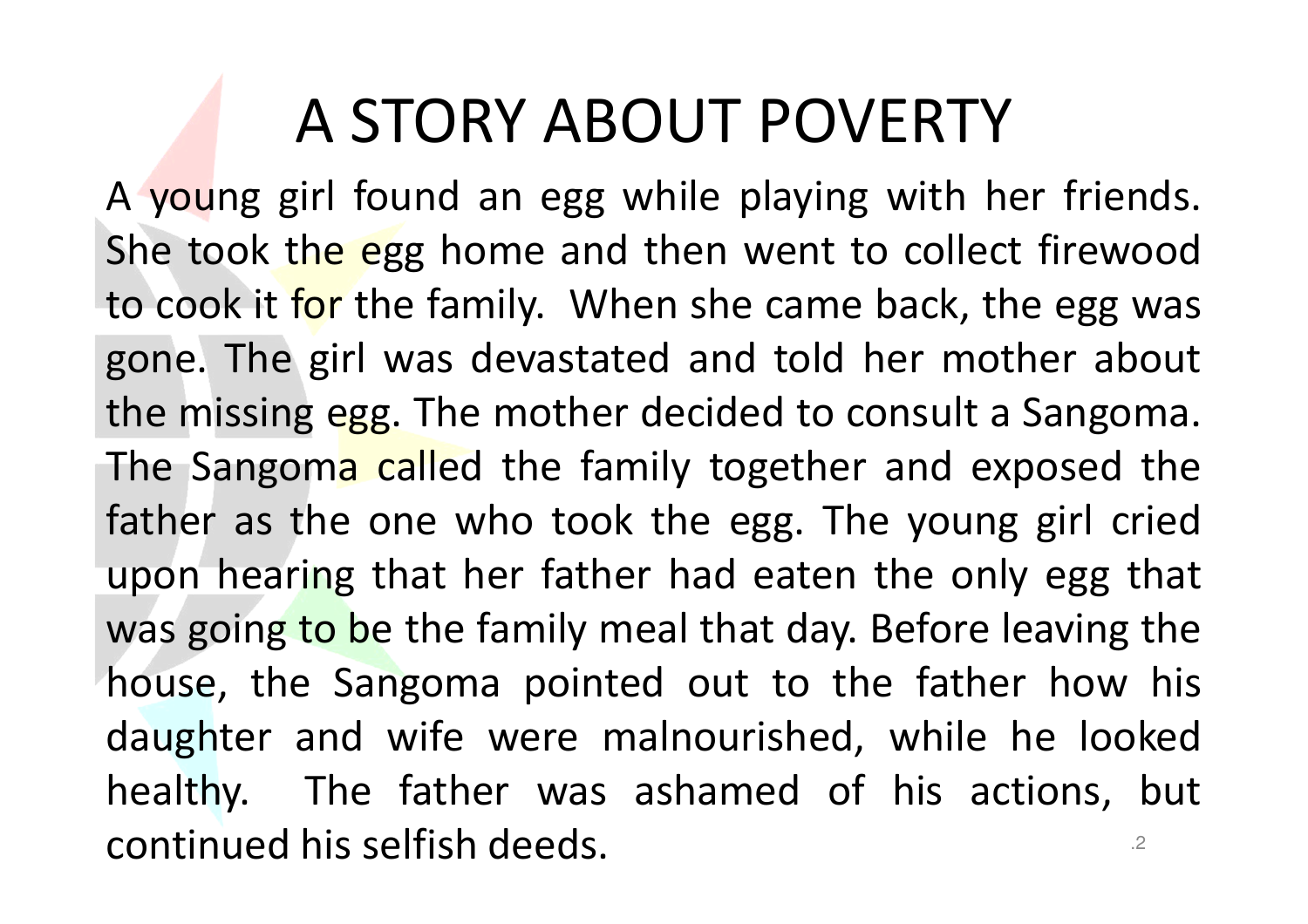# Poverty eradication means access to food (Tim Hart, 2010, p.114)

• "Rural women are faced with severe poverty and inequality on a daily basis, in their homes, in their villages and in the social systems around them. What this does is to destroy their self-worth… You cannot talk about poverty reduction when people are hungry. The fi<mark>rst</mark> step is food…"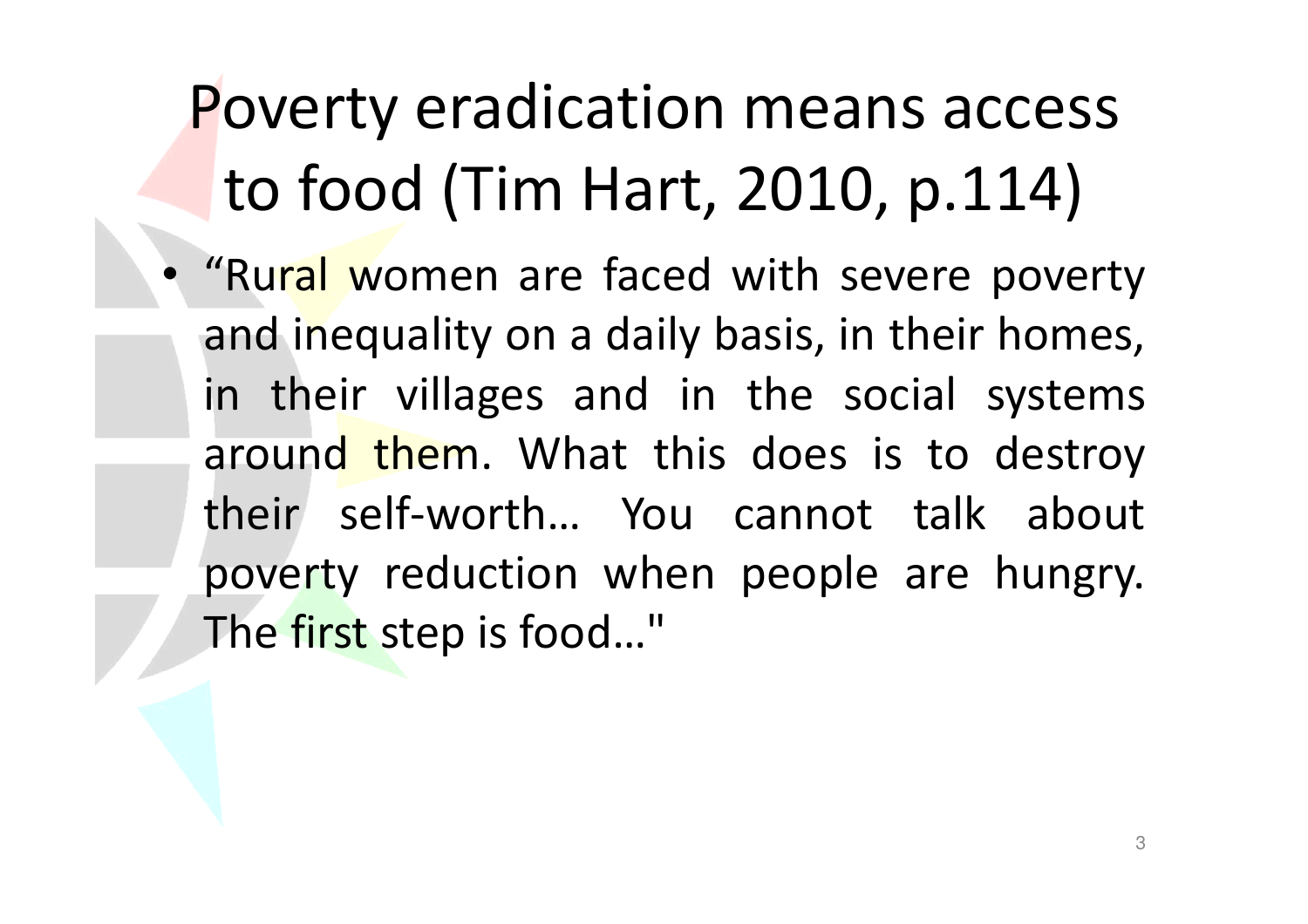# Food in the Context of rurality, poverty and HIV & AIDS –structural issues

TI who ha<mark>d c</mark>arer responsibilities for the children of her late sister following her death from AIDS-related illness. She<br>started envise where seked if she werried about not boying started crying when asked if she worried about not having enough food for the household...Every day TI faced her sister's child<mark>ren</mark> without food to offer them, she told ... She was unable to have access to child support grants as the birth certificates and other identity documents needed for the applications had been lost…

("*<sup>I</sup> am at the lowest end of all* "*.* AmnestyInternational, 2008, p.78) 4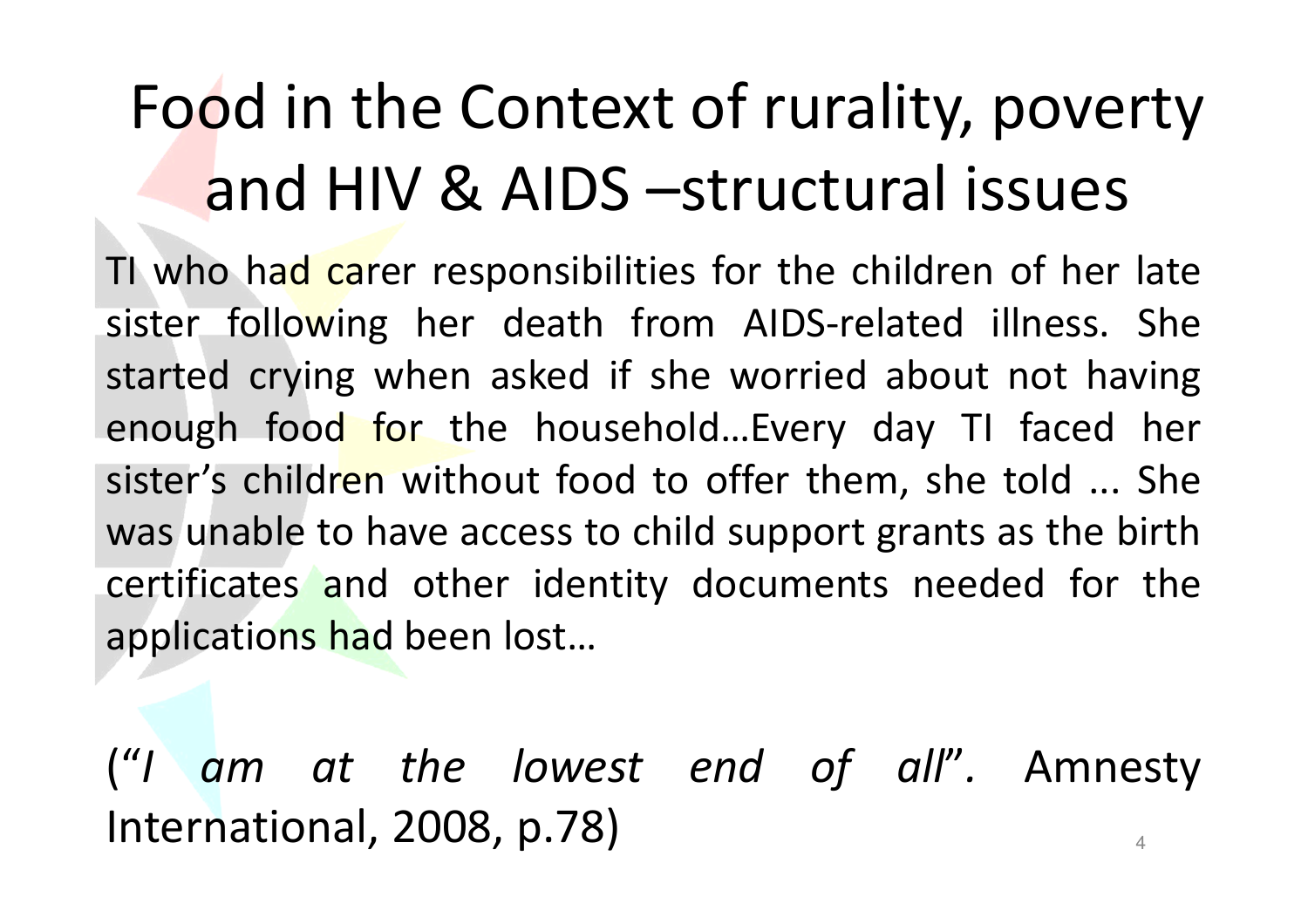**The Project: Networks for Change and Well-being: Girl-led 'from the ground up' policy-making to address sexual violence in Canada and South Africa**

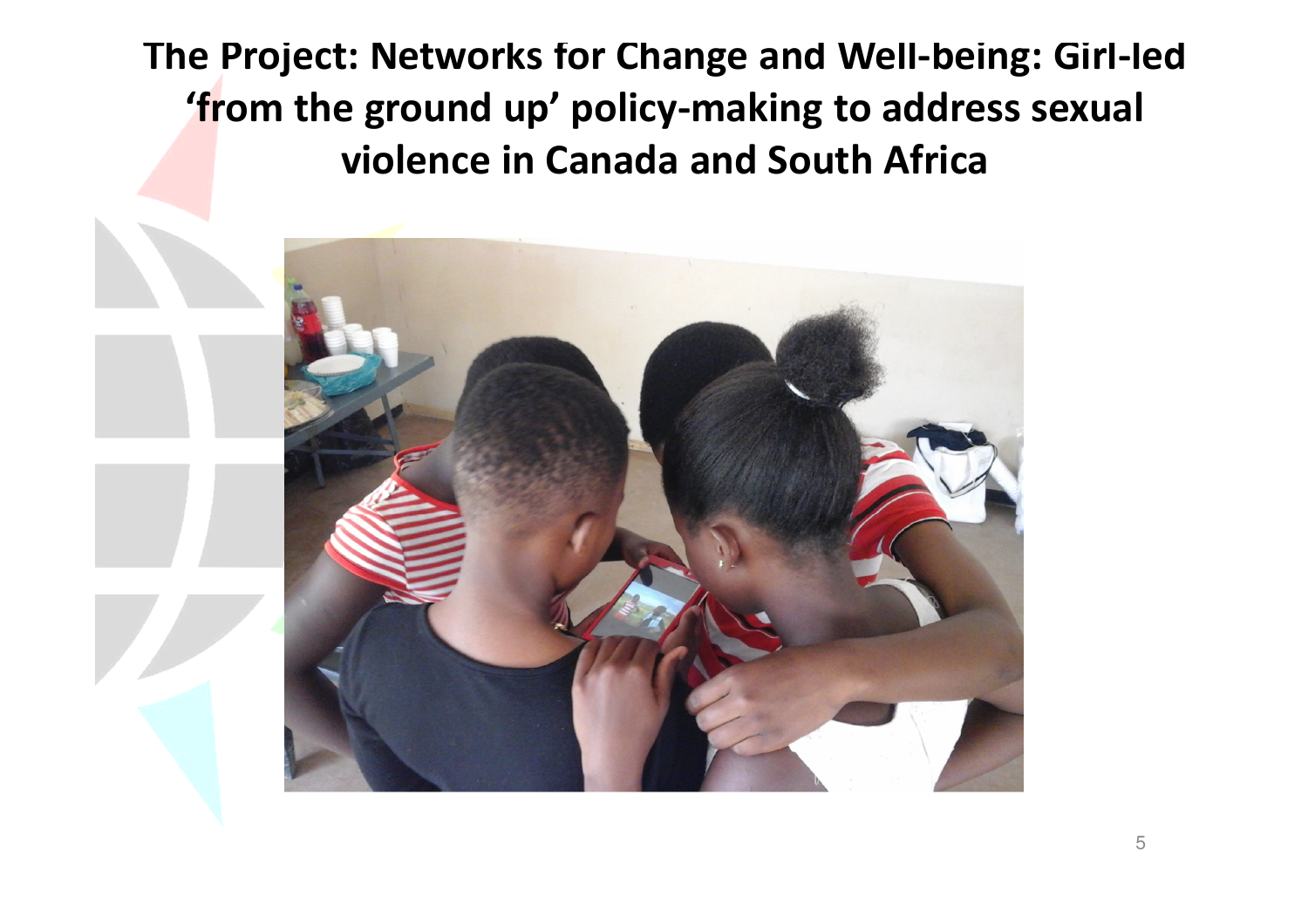# **Overarching Question**

"*What would it really mean to study the world [of sexual violence] from the standpoint of [adolescent girls] both as knowers and as actors***?"**

(Anne Oakley, 1994)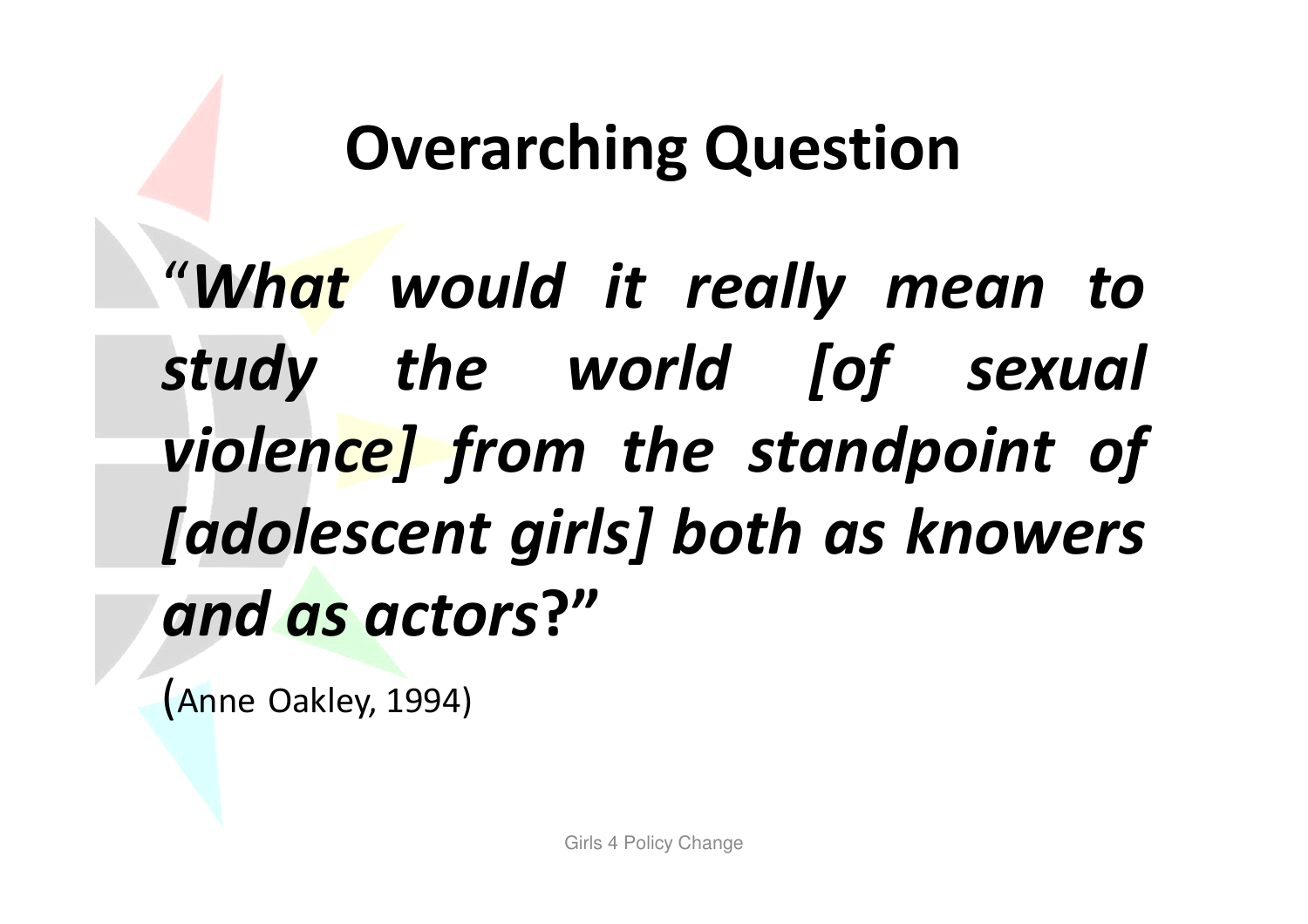## Methodological Approach



• Participatory Community-based Research: Photovoice; Digital story-telling; cellphilms; drawing; collage; drama and storytelling.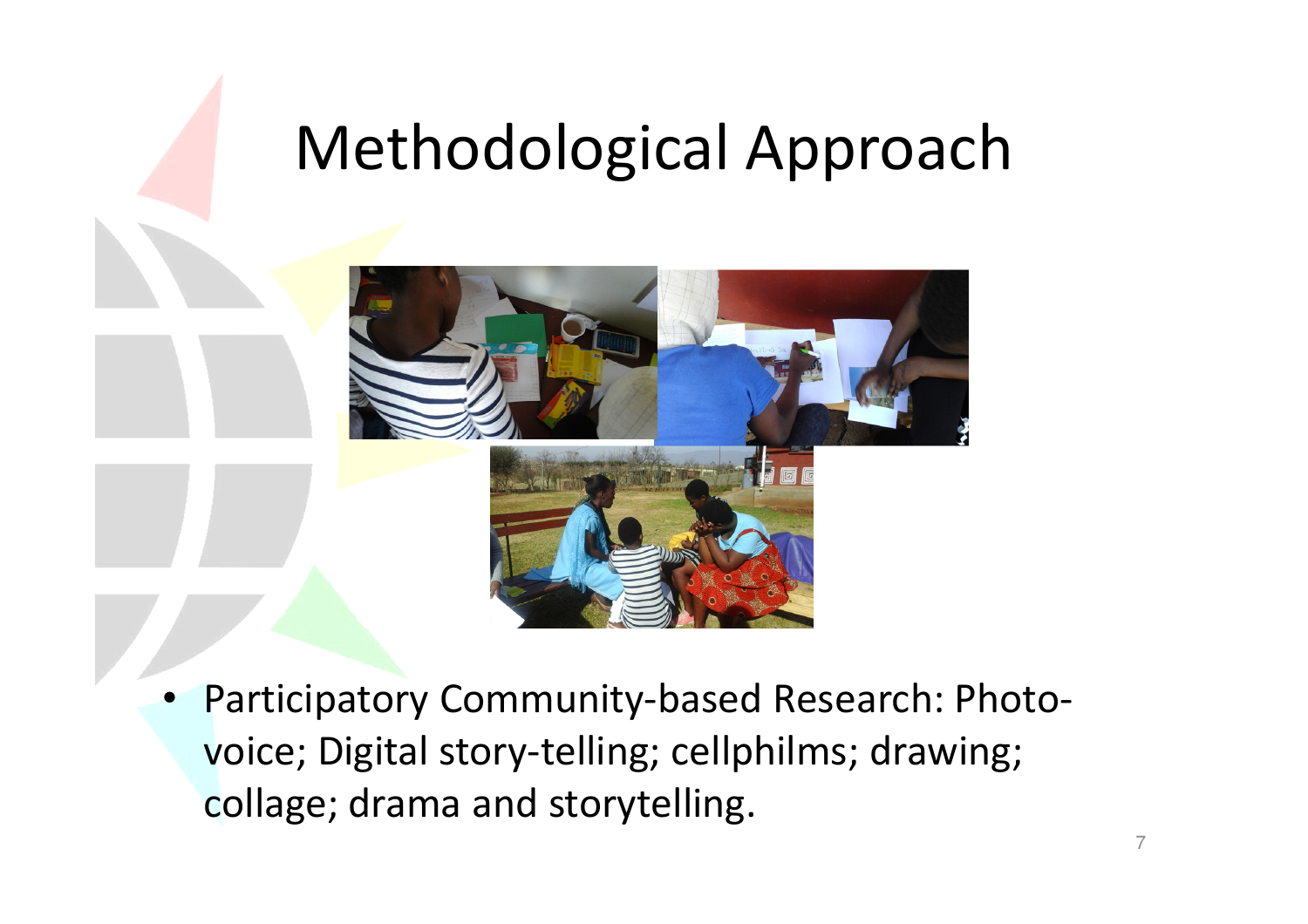## Developing method…

• "For Indigenous/rural communities …, the links between land and body create <sup>a</sup> powerful intersection—one that, whenoverlo<mark>oked</mark> or discounted, can threaten their very existence". (*Violence On The Land, Violence On Our Bodies,* Native Youth Health Network, Canada)

• Land and sand art as method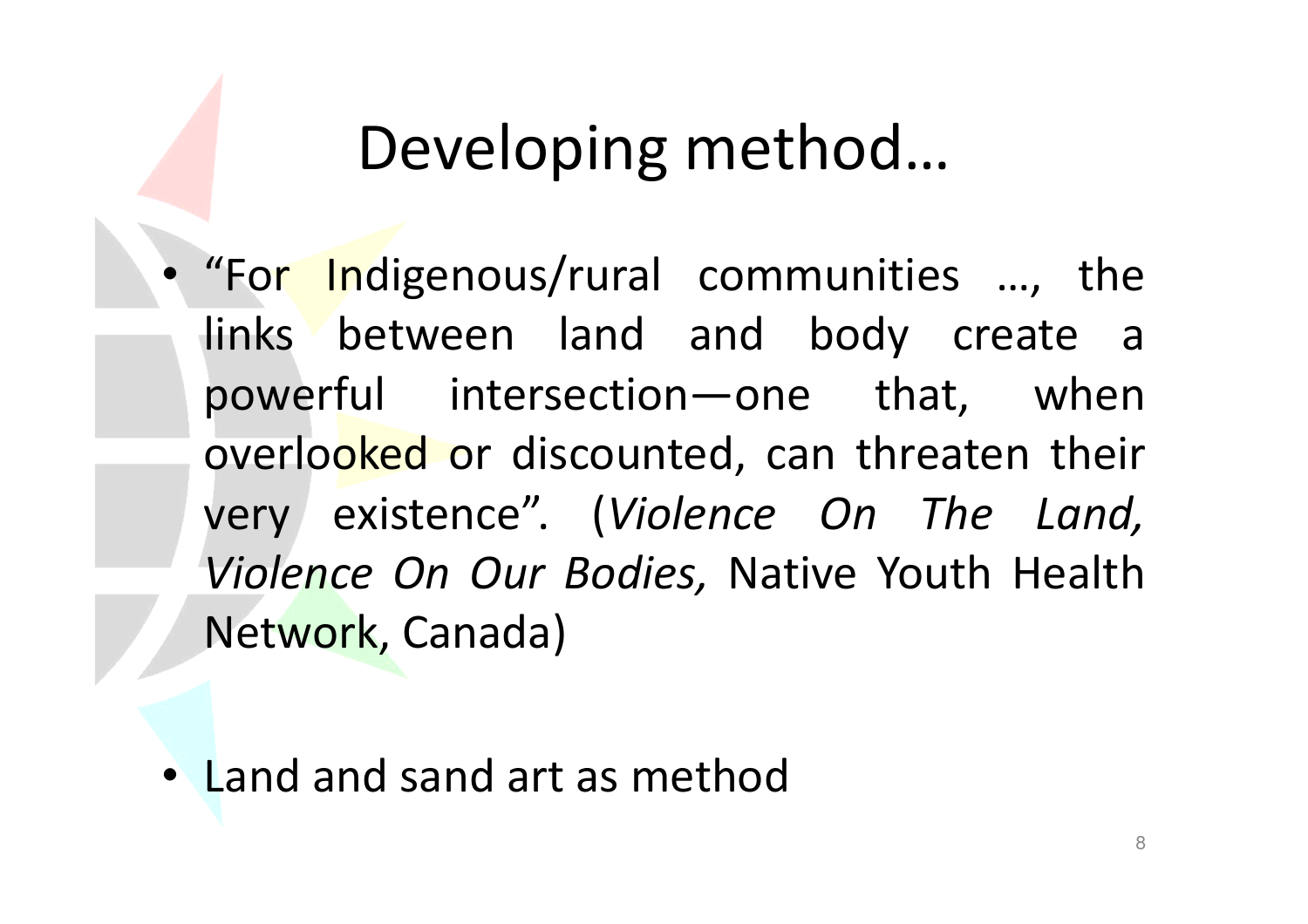### **The symbolic, relational and affective value and character of food**

•"Fo<mark>od</mark> is a feminist issue. From production, distribution and consumption, the gendered dynamics of all aspects of this arena of social, cultural and biological life repay feminist interrogation" (Hemmings, Al-Ali &Wearing, 2016:114)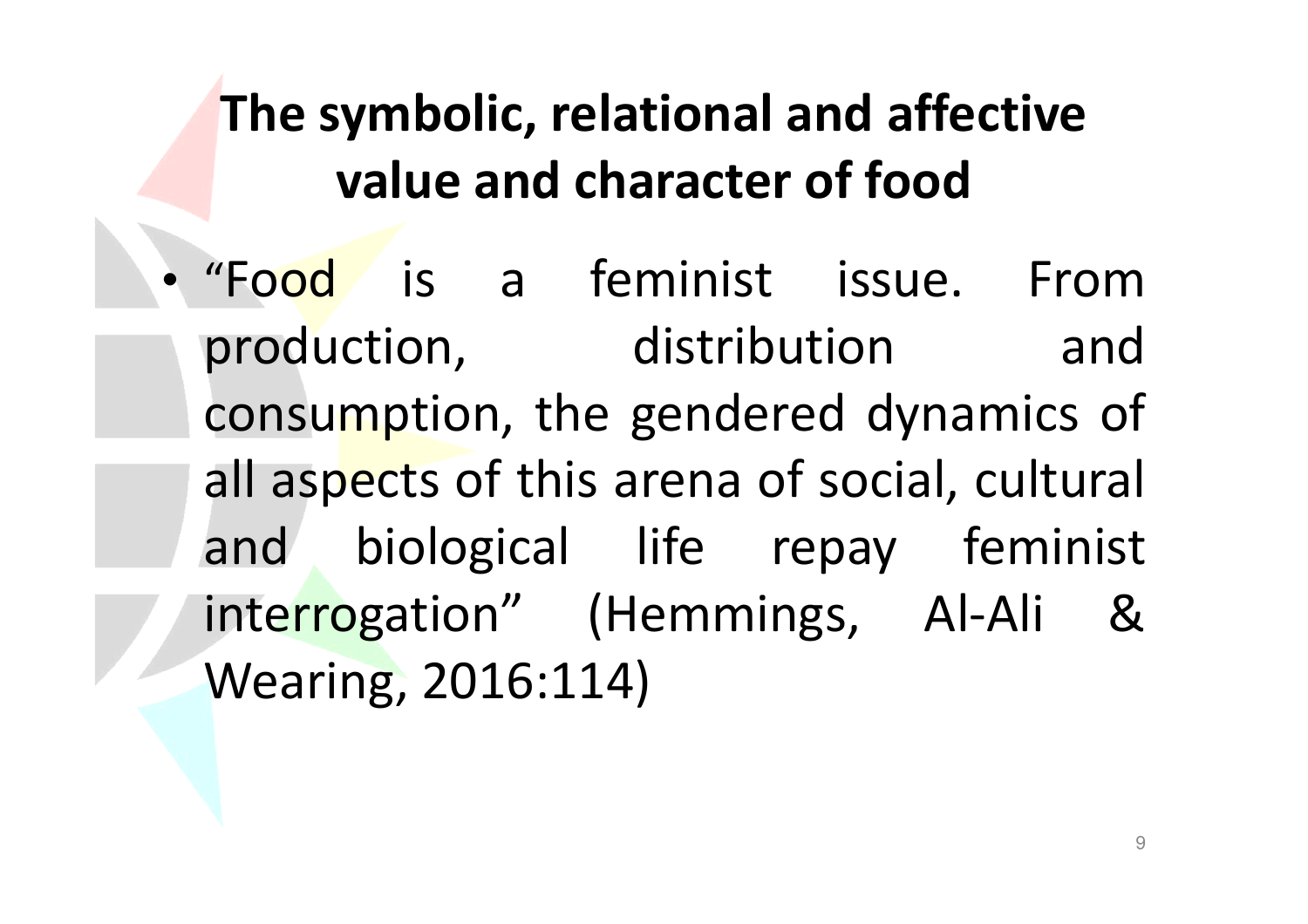#### Intersecting Issues

- The burden of women's mental and manual labour
	- in food production vs who controls the resources;
- Food as identity, and intersecting identities: gender; race, rurality, culture, class, etc
- Food in the context of HIV and AIDS
- Food and substance abuse in rural communities
- Food and Gender-based violence  $\bullet$